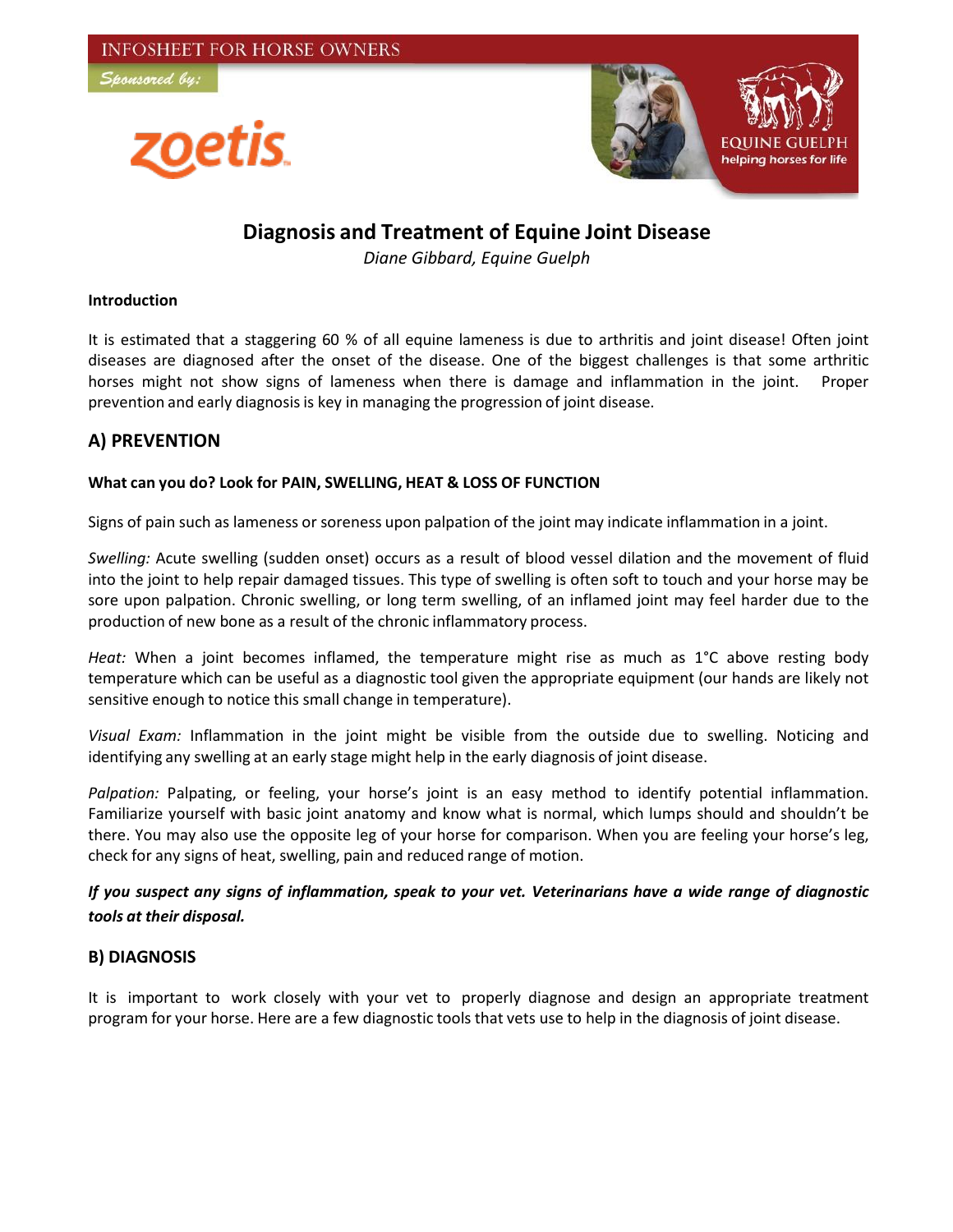## **INFOSHEET FOR HORSE OWNERS**

#### **What can your Vet do?**

During a clinical examination, your vet might perform any number of tests including **flexion test, nerve "block" (anesthetic "blocks")** to help pinpoint any joint related lameness. Other tools described below are used alone or in conjunction to help in the diagnosis of the joint disease.

#### **1) Joint Imaging Techniques:**

#### *X‐Rays (Bone)*

X‐Ray is the most commonly used diagnostic tool in joint disease. It is often used as the first stage of diagnosis given its practicality and ease of use. X‐Rays are able to identify the presence of bone chips as well as assessing the growth of new bone that is associated with certain cases of osteoarthritis. Narrowing of the space between the bones in a joint, which is associated with the breakdown of articular cartilage, can also be seen in an X-ray, however this is only seen in later stage of joint disease. Unfortunately, X-rays are not able to see changes in articular cartilage since it is mostly made up water and doesn't show up on an X‐ray.

#### *Computed Tomography – CT (Bone)*

A CT scan takes multiple X‐ray images at different angles across the limb of a horse while it is anesthetized. A computer then produces a series of "sliced" images. This allows for very detailed pictures of the structure and shape of the bone as well its bone density which can be very helpful in the diagnosis of joint disease.

#### *Arthroscopy (Cartilage)*

Diagnostic arthroscopy is a new technique that is currently being researched. It is more invasive that traditional techniques as it involves the insertion of a small endoscope into the joint and distending the joint with fluid ‐ this allows for a clear view of the inside of the joint. Unlike the X‐ray, this technique is more sensitive and allows seeing defects in joint cartilage.

#### *Nuclear Scintigraphy – Bone Scan (Inflammation)*

A bone scan is able to detect inflammation in the joint. During inflammation, there is an increase in the dilation of blood vessels in the joint – this can be detected using a bone scan. In this test, a radioactive dye is injected into the bloodstream of the horse and the dye diffuses out of the blood vessels and concentrates in an area of inflammation which can be seen with a special camera. Although this technique is very sensitive, it is not specific to the problem causing the inflammation.

www.equineguelph.ca | 519.824.4120, ext. 54205 | horses@uoguelph.ca